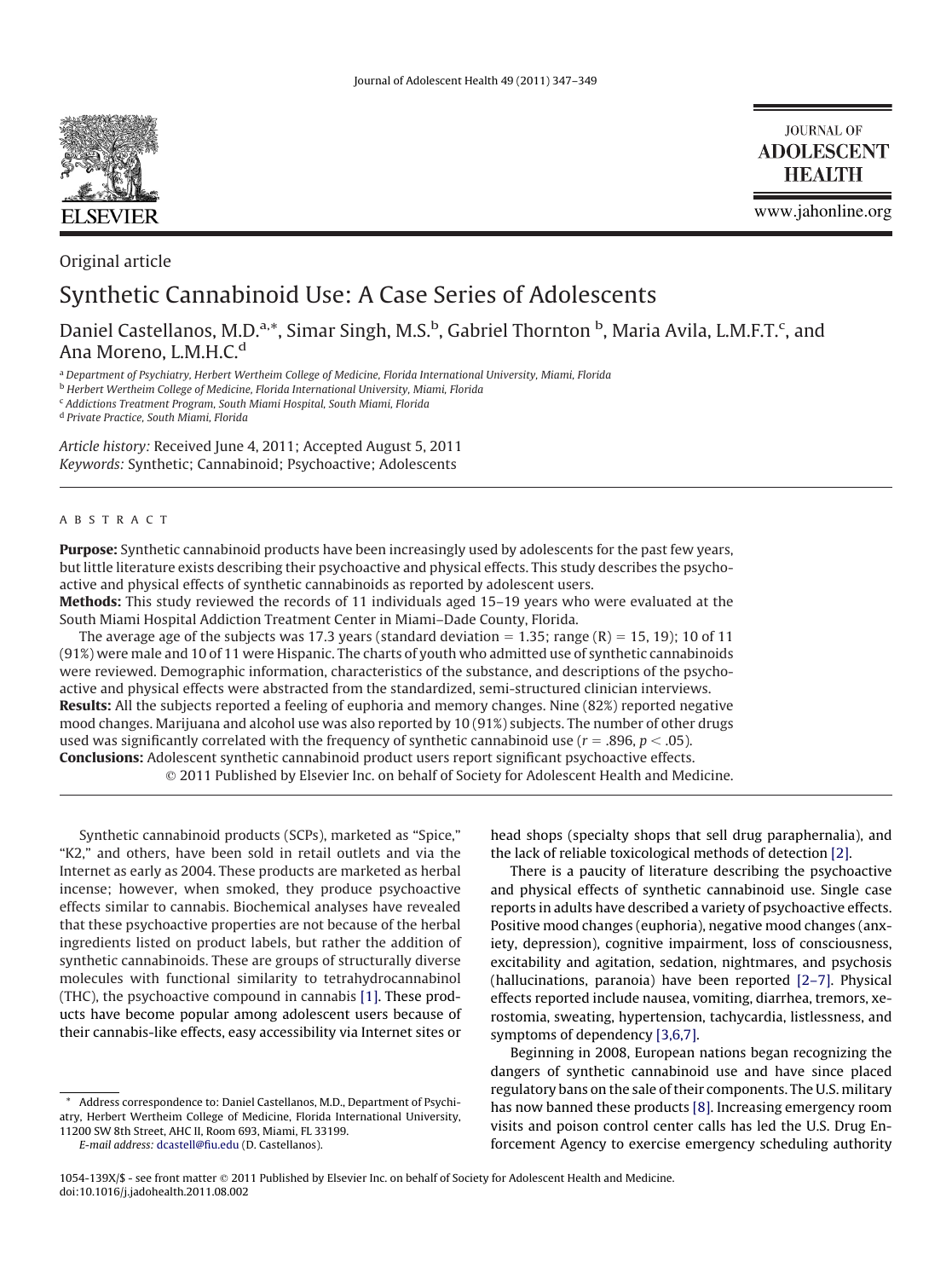to designate five of the most common chemicals found in synthetic cannabinoids as Schedule I drugs for the next year to "avoid an imminent threat to public safety" [\[7,9,10\].](#page-2-4)

Our study, the only case series in adolescents, provides useful descriptive information regarding the psychoactive and physical properties of synthetic cannabinoids. It is also the first study to describe these properties in Hispanic users. A greater understanding of these effects is important for the development of public policy and the identification and treatment of adolescents who use synthetic cannabinoids.

# **Methods**

The charts of all persons who were evaluated at the South Miami Hospital Addiction Treatment Center in Miami-Dade County, Florida, between February 1, 2010 and April 12, 2011, and who endorsed using SCPs were analyzed in this study. The average age of the subjects was 17.3 years (standard deviation 1.35;  $R = 15$ , 19). Of 11 subjects, 10 (91%) were male, 10 (91%) were Hispanic, and 7 (64%) were attending high school [\(Table 1\)](#page-1-0).

Authorization was obtained from the respective institutional review boards. Information regarding the acute intoxication effects of SCP use was retrospectively extracted from patient records. Each adolescent underwent a clinical assessment that is a standardized, semistructured interview by licensed clinicians that inquire about the substance used, amount, frequency and dates of use, physical and psychoactive effects, and psychiatric and psychosocial history. Clinicians had the opportunity to expand on any answers given by the participants.

Statistical analysis was carried out using SPSS 17.0 software (SPSS, Inc., 2008, Chicago, IL). Frequency and descriptive statistics were calculated and correlated using Pearson product moment correlation coefficient. We used the  $\alpha = 0.05$  level of significance in this study.

## **Results**

All the subjects reported that the route of use was smoking. Seventy-three percent (8/11) admitted to using these products more than three times lifetime, and 4 of 11 (36%) admitted to

#### <span id="page-1-0"></span>**Table 1**

Demographic characteristics

| Variable         | Category                                                                 | Total sample<br>$(n = 11)$                |
|------------------|--------------------------------------------------------------------------|-------------------------------------------|
| Age              |                                                                          | $M = 17.2$ , $SD = 1.35$ ,<br>$R = 15.19$ |
| Gender           | Male                                                                     | 10 (91%)                                  |
|                  | Female                                                                   | 1(9%)                                     |
| Ethnicity        | White                                                                    | 1(9%)                                     |
|                  | Hispanic                                                                 | 10 (91%)                                  |
| Highest level of | 9th                                                                      | 1(9%)                                     |
| education        | 10 <sub>th</sub>                                                         | 1(9%)                                     |
|                  | 11th                                                                     | 1(9%)                                     |
|                  | 12 <sub>th</sub>                                                         | 4 (36%)                                   |
|                  | College                                                                  | 3(27%)                                    |
|                  | HS dropout (grade unknown)                                               | 1(9%)                                     |
| Funding          | Insurance                                                                | 8(73%)                                    |
|                  | Self-pay                                                                 | 3(27%)                                    |
|                  | Psychiatric Diagnosis Attention-Deficit/Hyperactivity<br>Disorder (ADHD) | 3(27%)                                    |
|                  | $ADHD + learning disorder +$<br>depression                               | 1(9%)                                     |
|                  | None                                                                     | 7(64%)                                    |

#### <span id="page-1-1"></span>**Table 2**

Synthetic cannabinoid product characteristics and psychoactive and physical effects

| Variable                             | Category                       | Total sample<br>$(n = 11)$ |
|--------------------------------------|--------------------------------|----------------------------|
| Product characteristics              |                                |                            |
| Route of use                         | Smoking                        | 11 (100%)                  |
|                                      | Drinking                       | $\Omega$                   |
| Frequency of use                     | Once                           | 1(9%)                      |
|                                      | Twice                          | 2(35%)                     |
|                                      | $>3$ /several times            | 8(73%)                     |
|                                      | Multiple times/day             | 4(36%)                     |
| Duration of use                      | $<$ 1 month                    | 2(18%)                     |
|                                      | $1-6$ months                   | 5(45%)                     |
|                                      | 7–12 months                    | 3(27%)                     |
|                                      | $>12$ months                   | 1(9%)                      |
| Site of purchase                     | Retail/head shop               | 9(82%)                     |
|                                      | Internet                       | $\Omega$                   |
|                                      | Friend/dealer                  | 3(27%) <sup>a</sup>        |
| Psychoactive and physical<br>effects |                                |                            |
| Psychoactive effects                 | Euphoria                       | 11 (100%)                  |
|                                      | Irritability                   | 4(36%)                     |
|                                      | Anxiety                        | 3(27%)                     |
|                                      | <b>Numbness</b>                | 2(18%)                     |
|                                      | Anger                          | 1(9%)                      |
|                                      | Sadness                        | 1(9%)                      |
|                                      | Memory changes                 | 11 (100%)                  |
|                                      | Auditory perceptual<br>changes | 1(9%)                      |
|                                      | Visual perceptual<br>changes   | 5(45.4%)                   |
|                                      | Paranoid thoughts              | 2(35%)                     |
| Physical effects                     | Palpitations                   | 3(27%)                     |
|                                      | Appetite changes               | 2 (18%) 1 increased;       |
|                                      |                                | 1 decreased                |
|                                      | Muscular                       | 2 (18%) 1 trembling;       |
|                                      |                                | 1 weakness                 |
|                                      | <b>Blackouts</b>               | 1(9%)                      |
|                                      | Restlessness                   | 1(9%)                      |
|                                      | Stimulation                    | 1(9%)                      |
|                                      | ("amphetamine-<br>$like$ ")    |                            |

<sup>a</sup>One subject reported obtaining the product from both a retail shop and a friend/dealer.

smoking SCPs multiple times per day. The frequency of SCP use was significantly correlated with the educational level of the subjects ( $r = .945, p < .01$  ). Eight of 11 (73%) subjects admitted to first smoking SCPs 1–12 months before their evaluation. The great majority (9/11; 82%) of users admitted to purchasing SCPs in a retail shop. None reported purchasing SCPs through the Internet [\(Table 2\)](#page-1-1).

The psychoactive effects of smoking SCPs clustered around changes in mood, cognition, and perception. All the subjects noted feeling euphoric. Nine of 11 (82%) subjects noted negative mood changes (such as, 4 of 11 (36%) reported irritability, and 3 of 11 (27%) anxiety). All 11 reported difficulties with memory. Only one person described auditory perceptual distortions, 5 (45%) described visual perceptual distortions, and 2 (18%) described paranoid thoughts.

Regarding physical effects, 3 of 11 (27%) reported palpitations, 1 of 11 (9%) restlessness, and 1 of 11 (9%) stimulation. Two of 11 (18%) subjects reported appetite changes: one experienced decreased appetite, and the other had increased appetite. One individual described feeling that he had blacked out while intoxicated. Two (18%) described muscular changes; one experienced tremors, and the other felt weakness [\(Table 2\)](#page-1-1).